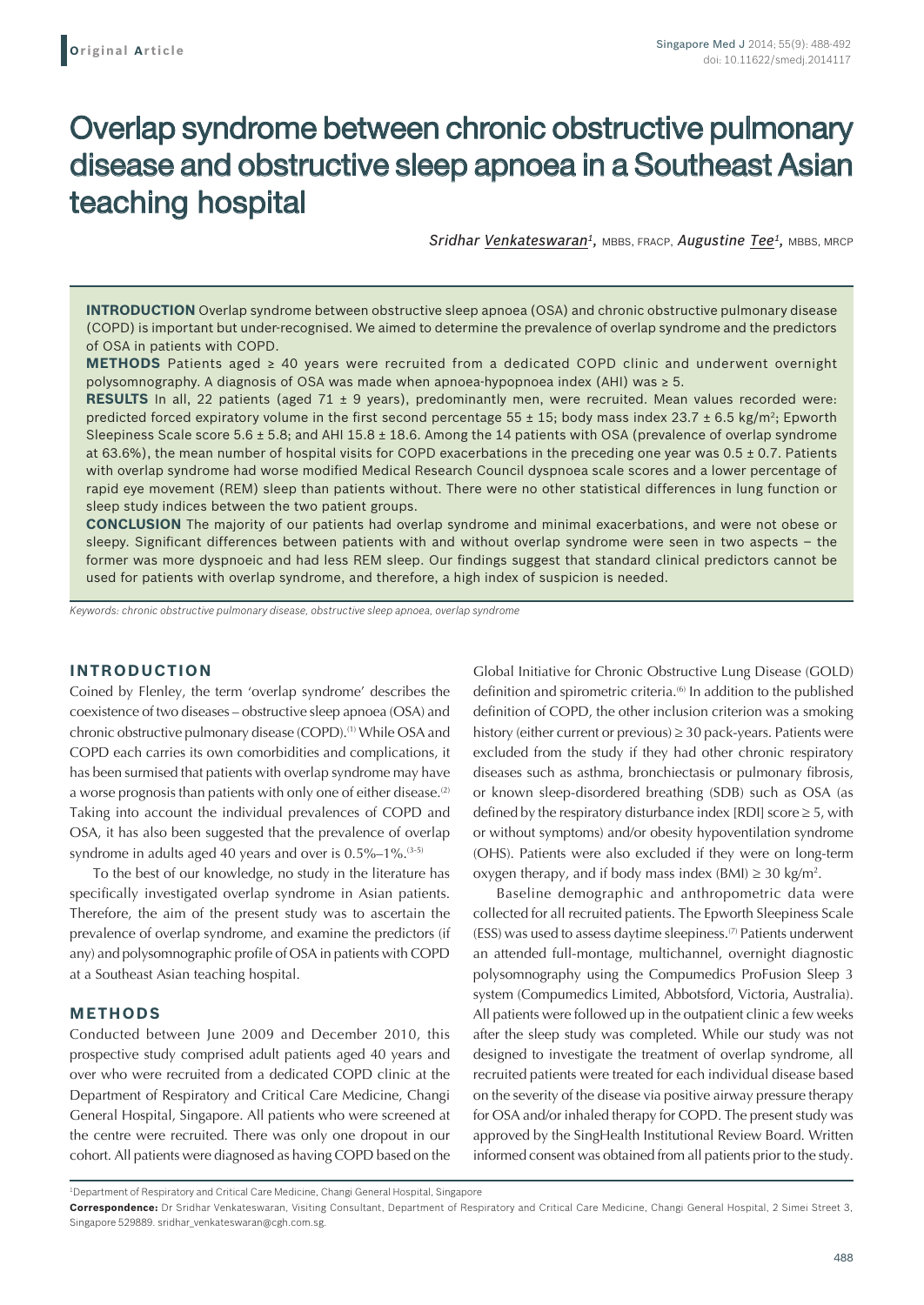Characteristics of patients were presented as mean ± standard deviation, where appropriate. Fisher's exact test was used for categorical variables and independent sample *t*-test was used for continuous variables to compare patients with overlap syndrome against those without. The predictors of OSA were not based on linear regression models. The 95% confidence intervals (CIs) were quoted, where appropriate. All analyses were performed using the Statistical Package for the Social Sciences version 19.0 (SPSS Inc, Chicago, IL, USA). A p-value < 0.05 was considered statistically significant.

# **RESULTS**

Table I presents the overall demographic characteristics of our study population ( $n = 22$ ). In all, 23 patients were recruited for the study, with only one dropout. The prevalence of overlap syndrome in our cohort was 63.6% (95% CI 43.0–80.3).

Tables II and III respectively present data pertaining to lung function and polysomnography of the study group. The proportion of patients classified as GOLD stages I–IV, based on their COPD severity, is also shown. The predicted mean forced expiratory volume in the first second  $(FEV_{1})$  percentage placed a majority of our patients in GOLD stage II. The mean apnoeahypopnoea index (AHI)<sup>(8)</sup> indicated that the severity of OSA was moderate in our cohort. Patients with conditions ranging from no OSA to severe OSA were well represented. Sleep efficiency and percentage of rapid eye movement (REM) sleep were found to be reduced in our patients, while the arousal index (AI)<sup>(9)</sup> and periodic limb movement index (PLMI)<sup>(10)</sup> were increased. The mean ESS score of our study cohort was within normal limits.

Table IV shows the COPD severity indices. The average distance walked in 6 min (6MWD) and the mean BODE (body mass index, airflow obstruction, dyspnea, and exercise) index<sup>(11)</sup> reflected the severity of COPD in our cohort. Mean exacerbation rate for COPD in the preceding year was 0.5, with 9 out of the 22 patients (40.9%) having had at least one exacerbation during this period.

There was no difference between the patient groups with and without overlap syndrome, with regard to variables such as age, gender, ethnicity, BMI, FEV<sub>1</sub>, Medical Research Council (MRC) dyspnoea scale scores, BODE index, 6MWD, smoking (pack-years) and exacerbations in the preceding year ( $p > 0.05$ ). However, where polysomnography variables were concerned, there were significant differences in percentage of REM (REM%) sleep ( $p = 0.04$ ; Fig. 1) and AI score ( $p = 0.03$ ; Fig. 2) between the two patient groups.

Apart from GOLD stage II, where there were significantly less patients with overlap syndrome than those without, all the other GOLD stages only had patients with overlap syndrome  $(p = 0.006;$  Fig. 3). There were no patients in GOLD stage IV. In other words, all patients with COPD in our study who were categorised as GOLD stage II did not have overlap syndrome.

## **DISCUSSION**

The prevalence of overlap syndrome in our study population was 63.6%. Such high incidence not only does not correlate with the real-world prevalence of overlap syndrome,<sup>(12)</sup> but is also rather **Table I. Demographic characteristics of patients (n = 22).**

| <b>Characteristic</b>                | No. (%)        |
|--------------------------------------|----------------|
| Age <sup><math>*</math></sup> (yr)   | $71 + 9$       |
| Male gender                          | 19 (86)        |
| Body mass index* $(kg/m2)$           | $23.7 \pm 6.5$ |
| <b>Smoking history* (pack-years)</b> | $59 \pm 53$    |
| <b>Ethnicity</b>                     |                |
| Chinese                              | 15 (68.2)      |
| Malay                                | 4(18.2)        |
| Indian                               | 2(9.1)         |
| Eurasian                             | 0(0.0)         |
| Other                                | 1(4.5)         |

\*Data is presented as mean ± standard deviation

### **Table II. Lung function variables.**

| Variable                                          | No. (%)                      |
|---------------------------------------------------|------------------------------|
| $FEV,^*(L)$                                       | $1.2 \pm 0.4$                |
| Predicted FEV,* (%)                               | $55 \pm 15$                  |
| <b>Severity of COPD</b>                           |                              |
| Stage I (predicted FEV, of 80%)                   | 2(9.1)                       |
| Stage II (predicted FEV, of 50%-79%)              | 13 (54.6)                    |
| Stage III (predicted FEV <sub>1</sub> of 30%-49%) | 7(31.8)                      |
| Stage IV (predicted FEV, < 30%)                   | 0(0)                         |
| Bronchodilator reversibility* (mL; %)             | $126 \pm 79$ ; 6.6 $\pm$ 8.5 |

\*Data is presented as mean ± standard deviation. COPD: chronic obstructive pulmonary disease;  $FEV_1$ : forced expiratory volume in the first second

#### **Table III. Polysomnography variables.**

| Variable                                   | Mean ± SD       |
|--------------------------------------------|-----------------|
| Sleep efficiency (%)                       | $63.6 \pm 22.3$ |
| Sleep latency (min)                        | $42.2 \pm 55.6$ |
| Sleep time below 90% oxygen saturation (%) | $11.9 \pm 20.3$ |
| Amount of REM (%)                          | $12.8 \pm 7.8$  |
| Al score                                   | $19.4 \pm 13.4$ |
| <b>PLMI</b> score                          | $22.0 \pm 21.5$ |
| <b>ESS score</b>                           | $5.6 \pm 5.8$   |
| <b>Severity of OSA*</b>                    |                 |
| None $(AHI < 5)$                           | 36.4            |
| Mild $(AHI 5-14.9)$                        | 31.8            |
| Moderate (AHI 15-29.9)                     | 13.6            |
| Severe (AHI $\geq$ 30)                     | 18.2            |
| <b>AHI</b>                                 | $15.8 \pm 18.6$ |
| <b>REM AHI</b>                             | $17.3 \pm 17.2$ |

\*Data is presented as percentage of patients. AHI: apnoea-hypopnoea index; AI: arousal index; ESS: Epworth Sleepiness Scale; OSA: obstructive sleep apnoea; PLMI: periodic limb movement index; REM: rapid eye movement; SD: standard deviation

| <b>Index</b>                           | Mean ± SD     |
|----------------------------------------|---------------|
| <b>BODE</b> index                      | $3.7 \pm 1.9$ |
| MMRC dyspnoea scale                    | $2.1 \pm 1.1$ |
| Distance walked in 6 min (m)           | $338 \pm 77$  |
| Exacerbation rate (requiring           | $0.5 \pm 0.7$ |
| hospitalisation) in the preceding year |               |

6MWD: distance walked in 6 min; BODE: body mass index, airflow obstruction, dyspnoea, and exercise; MMRC: modified Medical Research Council; SD: standard deviation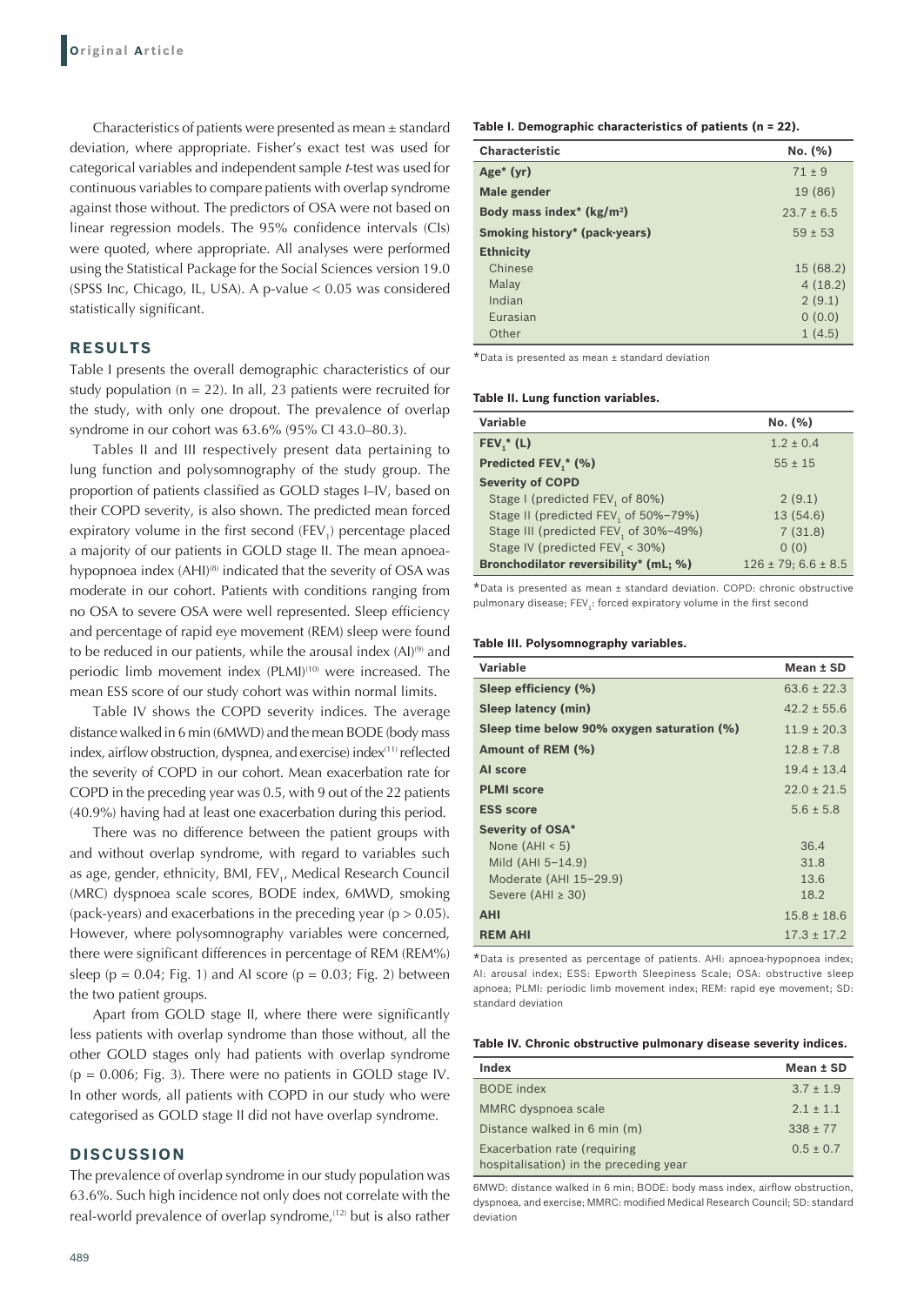

Fig. 1 Box and Whisker plot shows percentage of rapid eye movement (REM%) sleep of patients with and without overlap syndrome. A p-value < 0.05 was considered statistically significant.



**Fig. 2** Box and Whisker plot shows arousal index (AI) scores of patients with and without overlap syndrome. A p-value < 0.05 was considered statistically significant.

high for tertiary-care COPD settings. The prevalence seen in our study is also much higher than the previously reported prevalence of COPD and SDB.(13,14) While some earlier studies have indicated unexpectedly high prevalences of overlap syndrome, these were associated with inherent methodological biases.<sup>(15-18)</sup> Other recent, more robust studies, however, did not find any increase in the prevalence of SDB in patients with COPD when compared to those without COPD in the general population.<sup>(4)</sup> Sanders et al even suggested that the coexistence of COPD and SDB was more by chance than any other mechanism.<sup>(4)</sup>



**Fig. 3** Graph shows the categorisation of patients with overlap syndrome according to staging using the Global Initiative for Chronic Obstructive Lung Disease (GOLD) criteria. A p-value < 0.05 was considered statistically significant.

Although our study population was small, there were no obvious major selection biases in our study, as all patients with COPD, irrespective of its severity, were recruited. However, the effect of potential confounders, such as diabetes mellitus or metabolic syndrome, was not accounted for in our cohort. While it is possible that with a larger study population the prevalence of overlap syndrome in settings similar to ours might be lower, this remains conjectural at present. Conversely, it is equally possible that the higher than expected prevalence of overlap syndrome in our cohort might reflect its actual incidence in the local Asian population and may be due to some as yet undiscovered aetiological factors. Additionally, there may be a possible correlation between the high incidence of overlap syndrome and the high smoking rates seen in our study cohort, as it is well known that smoking – especially heavy smoking (over 40 cigarettes/day) – is a risk factor for OSA.(19,20) To the best of our knowledge, no previous study in the literature has specifically investigated the prevalence of overlap syndrome in an Asian population. However, it should also be noted that while our study population was Asian, it comprised a mix of the major racial groups seen in Singapore and was therefore not homogeneous.

The mean BMI of our patients was within normal limits for an Asian population.<sup> $(21)$ </sup> While it would be expected that mean BMI levels would be lower in our cohort than in a corresponding non-Asian population, it was surprising to find that the BMIs of our patients were entirely within normal limits, considering that a majority of COPD patients in our group had OSA. The presence of COPD in our patients could have contributed to the lower mean BMI levels we observed, a phenomenon well known in patients with COPD.(22) Another possible explanation could be the presence of craniofacial abnormalities that contributed to OSA in our cohort. We noted no significant difference in BMI between patients with overlap syndrome and those without in our study, contrary to other studies that have suggested that patients with OSA (Asian or otherwise) generally have a higher BMI than non-OSA patients.<sup>(23)</sup> This association between BMI and OSA, however, remains debatable, with other studies reporting conflicting evidence.<sup>(24)</sup>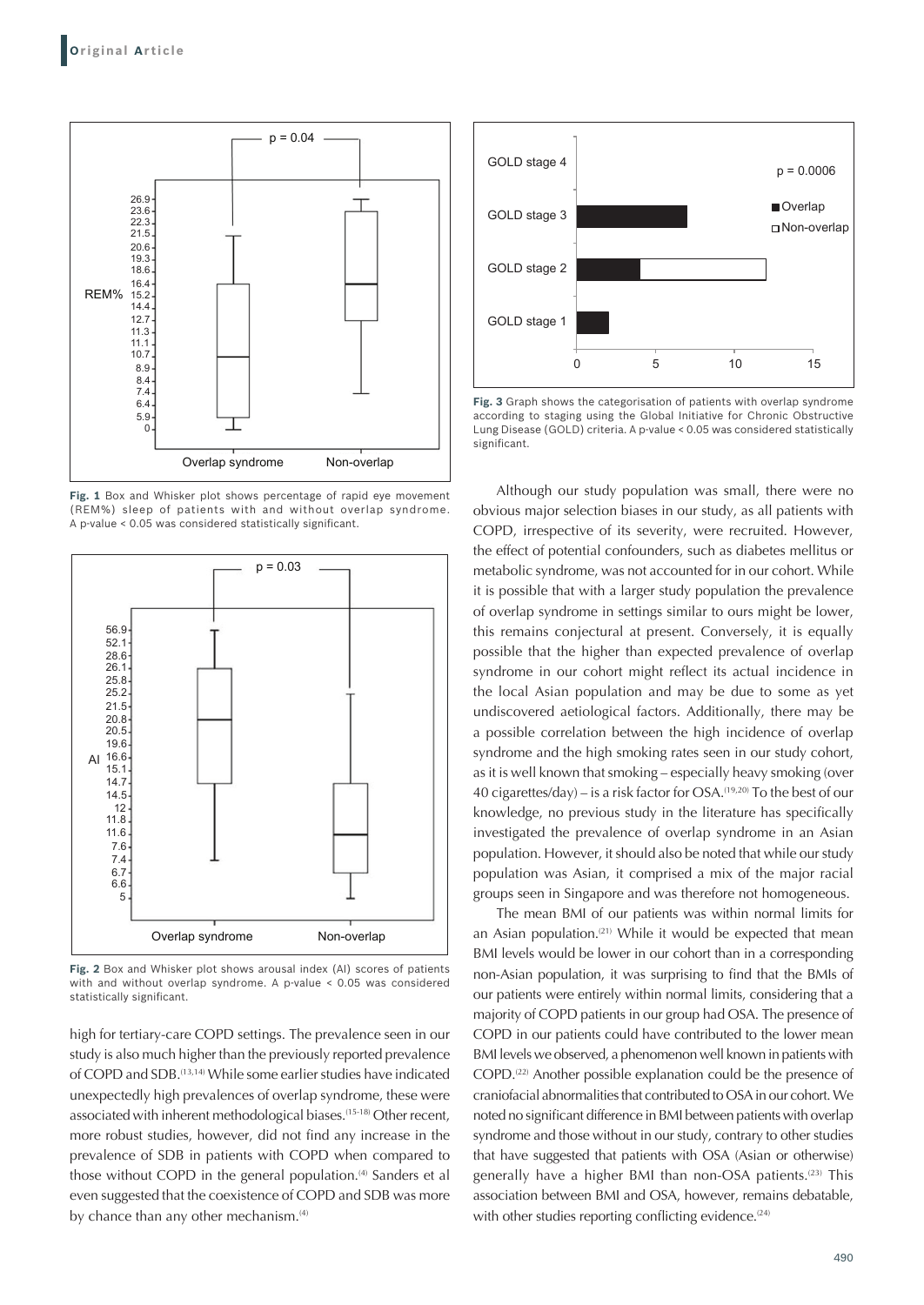The mean predicted FEV, percentage indicated that our cohort, as a whole, could be categorised as GOLD stage II for COPD, suggesting that our patients would have reasonable exercise tolerance. This, however, did not turn out to be true, as 6MWD was only  $338 \pm 77$  m in our cohort. It has been shown that FEV<sub>1</sub> is an independent predictor of 6MWD in healthy populations.(25) However, clear normative values are not available for the various GOLD stages of COPD, despite some studies indicating increasing rates of decline of 6MWD with increasing severity of COPD.<sup>(26)</sup> It is unlikely that the lower 6MWD levels in our study were related to OSA, as no correlations have yet been found between OSA and 6MWD.(27) 6MWD has been validated in previous studies, with cutoff values of 350 m and below reported to predict increasing mortality.<sup>(28)</sup>

The more accurate and precise BODE index for our group was  $3.7 \pm 1.9$ , giving a predicted 52-month mortality of  $32\%$ .<sup>(29)</sup> The modified MRC (MMRC) dyspnoea scale score for our group suggested that the severity level of breathlessness in our patients was moderate. It is well known that the MMRC dyspnoea scale<sup>(30)</sup> correlates poorly with spirometric measures such as  $FEV_{1}$ , and therefore, by extension, with GOLD staging for COPD.<sup>(31)</sup> In our patients, we found no correlation between having at least one exacerbation requiring hospitalisation in the preceding year (40% of our group) and GOLD staging for COPD. Hurst et al reported that, with worsening lung function, the rate of exacerbation increases, $(32)$  although the exacerbation rate for patients with GOLD stage II COPD in that earlier study by Hurst et al was lower than the exacerbation rate of  $0.5 \pm 0.7$  found in our cohort. This difference was possibly because exacerbators in the study by Hurst et al fitted the 'frequent exacerbation' phenotype the authors described.<sup>(32)</sup> Our study was not designed to examine differences in healthcare utilisation or exacerbation rates between study patients and those with pure OSA or pure COPD alone.

Mean ESS scores were within normal limits in our cohort, which was not unusual. While ESS is a useful tool for the assessment of daytime sleepiness, it does not accurately predict the severity of sleep apnoea.<sup>(33)</sup> Even in large databases such as the Sleep Heart Health Study (SHHS), where ESS score was found to correlate with the severity of OSA, absolute changes were small, and even the most severe OSA groups had ESS scores within normal ranges.<sup>(34)</sup> It is also not unusual for patients with COPD to under-report sleepiness,<sup>(35)</sup> which is often related to other predominant symptoms such as anxiety, dyspnoea, other comorbid diseases, and at later stages, marked disability.

The average AHI in our cohort suggests that our patients had moderate OSA, albeit with wide variation. The only two variables that were significantly different between patients with and without overlap syndrome in our study were REM% sleep and AI scores. REM% sleep is known to be reduced in patients with COPD,<sup>(36)</sup> and the proportion of REM sleep is also often reduced in patients with OSA.<sup>(37)</sup> Therefore, in our study, it is not surprising that patients with overlap syndrome had significantly reduced REM sleep than those without overlap syndrome. Objective electroencephalography evidence from many studies suggest that there is poor quality sleep in patients with COPD, with long periods of wakefulness contributed to by increased arousals.<sup>(38-42)</sup> Similar to our study, the SHHS study also found that, among other things, patients with overlap syndrome had higher AI than patients with obstructive airways disease.<sup>(4)</sup>

Our study also showed that our study cohort, as a whole, had a significantly high PLMI, which again was not a novel finding. Other studies have demonstrated that patients with COPD show elevated PLMI,<sup>(43)</sup> although the mechanism behind this association has yet to be established. The present study, too, was not designed to examine the relationship between periodic limb movements (PLMs) or restless legs syndrome and COPD. Nevertheless, although our patients were not specifically asked about any lower or upper limb symptoms, they did not complain about any behavioural patterns. PLMs can occur secondary to drugs, medical conditions and other sleep disorders.<sup>(10)</sup> However, this relationship was not specifically investigated in our study. We found that all our patients without overlap syndrome were categorised as GOLD stage II for COPD. Patients in our cohort belonging to other GOLD stages all had overlap syndrome. While this finding was unusual, it was probably more a consequence of chance and related to the small sample size of our study.

The present study had some limitations. The number of patients recruited was relatively small and the majority was male. While the patient population was Asian, it was not homogeneous, with at least three different racial groups being primarily involved. These shortcomings might limit the extent to which our results can be generalised to Asian populations. We could not ascertain whether treating OSA in patients with overlap syndrome would have any impact on quality of life, lung function, exacerbations and survival, with respect to expected prognoses in the respective COPD stages. Patients with BMI  $\geq$  30 kg/m<sup>2</sup> were excluded from our study so that the cohort was not confounded due to patients who might have OHS, and because only patients with OSA alone were focused on. It is possible that such an exclusion could have caused an underestimation of the number of patients with overlap syndrome.

In conclusion, the prevalence of overlap syndrome was high in our Asian population, in which patients were screened and recruited from tertiary-care outpatient settings. Patients with overlap syndrome did not exhibit any daytime hypersomnolence or obese body habitus, and were impossible to distinguish clinically from patients with COPD alone, which suggests that there were no clinical predictors between the two patient groups. However, in our study, patients with overlap syndrome had significantly less REM sleep and significantly more arousals than patients with COPD. Our patients, as a whole, had elevated PLMI scores. However, the significance of this finding will need to be elucidated by further studies. Our findings suggest that it might be difficult to justify recommending polysomnography for all patients of Asian descent, irrespective of symptoms, without extensive studies in primary care and other settings. Nevertheless, our study is clinically significant, as it highlights the need for a high index of suspicion when dealing with Asian patients with overlap syndrome. Clinicians should not assume that such patients with normal BMI would be at low risk of having SDB. At the very least, our results could be used as a pilot for estimating the sample sizes of future studies.